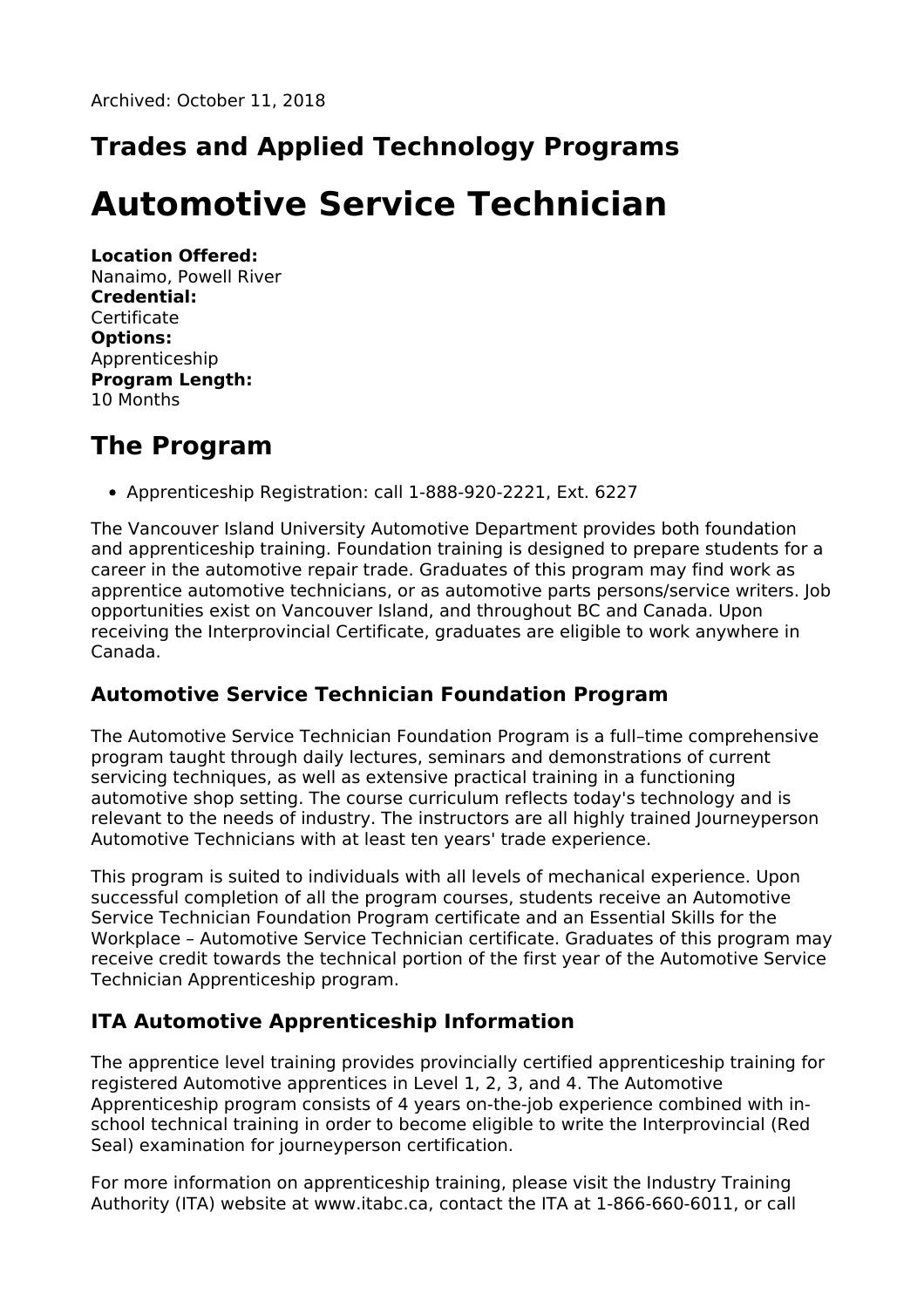Tanya Reiber at Vancouver Island University toll–free at 1-888-920-2221, Ext. 6112. For more information and schedules visit VIU's Trades and Applied Technology Apprenticeship page.

# **Program Outline**

| <b>Automotive Service Technician</b>             |
|--------------------------------------------------|
| AUTO 116T - (Shop Skills)                        |
| AUTO 123T - (Auto Shop Safety)                   |
| AUTO 132T - (Welding Module)                     |
| AUTO 134T - (Basic Automotive Electrical)        |
| AUTO 135T - (Battery/Fasteners)                  |
| AUTO 137T - (Brake Systems)                      |
| AUTO 141T - (Suspension/Steering)                |
| AUTO 147T - (Basic Engines)                      |
| AUTO 151T - (Basic Engine Performance)           |
| AUTO 157T - (Basic Charging/Starting Systems)    |
| AUTO 160T - (Basic Drive Trains)                 |
| <b>Essential Skills</b>                          |
| ESFA 100T - (Personal Management Skills)         |
| ESFA 105T - (Automotive Service Technician Math) |
| <b>ESFA 110T - (Business Operations)</b>         |
| ESFA 115T - (The Emerging Workplace)             |
| ESFA 120T - (Employment Strategies)              |

All program courses must be successfully completed before certificates will be issued.

#### **Admission Requirements**

- Grade 12, or equivalent, or mature student status.
- Mature students without Grade 12 will be required to complete an assessment test.
- Minimum 17 years of age.
- Valid B.C. driver's license.
- See also Trades general admission requirements.

#### **Notes on Admission**

- Applicants should not be allergic to solvents and/or lubricants.
- Those with good reasoning, basic science, mathematical, study skills, and a strong mechanical aptitude will experience the most success.
- Enrolment in this program is limited. Students who meet or exceed the minimum admission requirements may not necessarily be admitted to the program.

# **Career Opportunities**

Career Opportunities

#### **Start Date and Application Deadline**

Applications are accepted on an ongoing basis. For further information regarding next available program start dates, applications, and program contacts check the Program Availability List for the Nanaimo and Powell River campuses.